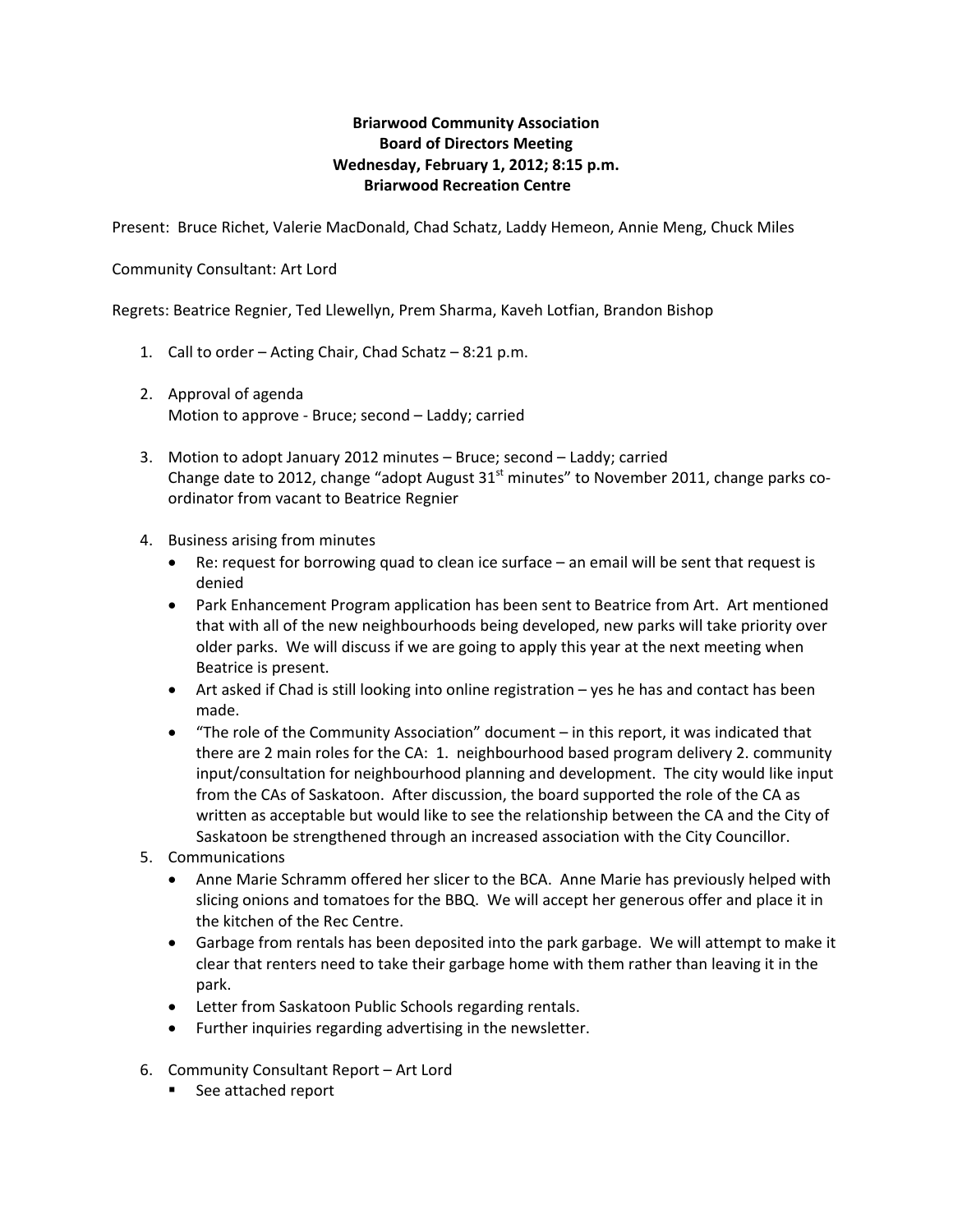- **Highlights of the report:**
- *Community Initiative Fund grants* Grants through the Community Initiatives Fund primarily enhance community-led projects that benefit children, youth and families. These projects may include childhood development, youth involvement and volunteer engagement. The Community Initiatives Fund could also support projects for increased physical activity or those that contribute to the overall health and well‐being of residents. Grants may also support small capital projects or events that enhance community pride, celebrate diversity or mark an anniversary. Art left applications with us.
- *Program Changes in 2012*
	- a) **Park Enhancement Program –** Applications are to be submitted by Community Associations to the Community Consultant on or before *March 31st* (April 2nd this year as the  $31<sup>st</sup>$  falls on a weekend). This deadline has been changed to better align with the City's budget process.
	- b) **Rink Operating Grant –** Items such as Rink Shack maintenance and additional funding for utilities are now deemed as eligible expenses for this grant.
	- c) **Rink Improvement Grant –** Rink Shack repairs are now an eligible improvement expense.
- Uolunteers Rock! Invitation to volunteers for event on March 29<sup>th</sup> at the Saskatoon German Cultural Centre
- 7. Director Reports
	- a. President vacant
	- b. Past-president Tracey Kushniruk none
	- c. Vice-president vacant
	- d. Treasurer Ted Llewellyn
		- See report
		- prepared a preliminary budget for 2012 and a profit and loss for 2011. The actual records are presently with Paul Pigeon, our account reviewer.
	- e. Indoor Program Coordinator Chad Schatz (acting)

Bootcamp – 6 registrants (was supposed to be 8 but 2 backed out)

\$240 income, \$350 expense (instructor), \$30 memberships

Core Strength – 7 registrants

\$280 income, \$350 expense (instructor), \$15 memberships

Core Physique – 10 registrants

\$350 income, \$350 expense (instructor), \$15 memberships

Beginner Yoga – 11 registrants

\$550 income, \$400 expense (instructor)

Kettlebell  $-10$  registrants (1 additional pending)

\$600 income, \$600 expense (instructor), \$105 memberships

- f. Team Sports Coordinator Laddy Hemeon
	- Question to Art about how the Briarwood fields are assigned. Laddy was told by the Soccer Association that the City assigns the fields to other communities and we only have the field on certain nights.
	- The uniforms we purchased last year are not withstanding (stained and snagged) the wear and tear of a soccer player. Recommend that uniforms be taken back to Soccer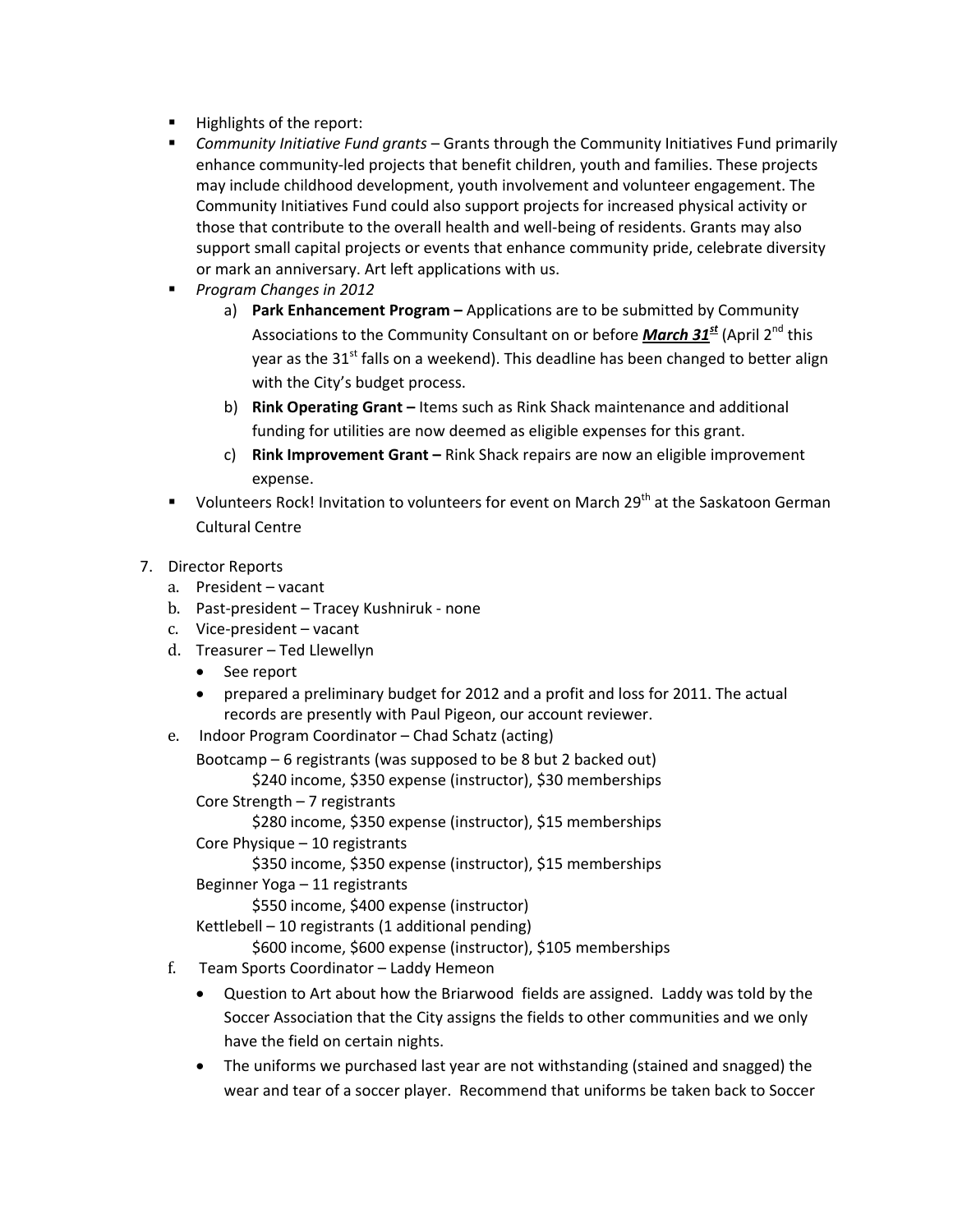Locker. Consider increasing fees to cover the cost of new uniforms every few years. Laddy hasn't seen the uniforms yet – this is just a report from one of the coaches.

- Will increase football fee to \$55, collect uniform deposit and then make decision on what we do for uniform.
- Soccer medals were purchased through Bazaar and Novelty costing \$255.20. They will be given to the soccer coaches to distribute to the players.
- BMO was notified of about the sponsorship for the spring soccer.
- Talked with one of the soccer coaches for the indoor soccer. Recommendations that she had were that a guideline/code of conduct be given to the parents. There are many parents dropping their 6 or 7 year old for practice and not picking them up on time. The coach feels that there is too much responsibility and that the parents need to be present to assist. As well, when players are absent, let the coaches know. I will look into putting together an information sheet letting parents know their responsibilities for the spring soccer.
- We are starting Blast ball this spring. We could use the jerseys that we purchased for last years soccer and use them for this years Blast ball teams. If not, we will purchase T‐ shirts. We are also having Football. Ideally would like to get jerseys for long term use. Is this feasible? In the fall, we had used soccer jerseys, but they will be used for spring soccer.
- g. Communications Coordinator Annie Meng

**Action**: to review the newsletter that Annie has prepared for a final decision. The Board appreciated the work Annie has done in preparing the newsletter. Bruce will contact the Scouts to see if they will deliver the newsletter. Chad will contact the Sask Health Region about potential speakers and if something comes up we will add it to the newsletter.

- h. Civics Coordinator Bruce Richet
	- Bulletin Board rules for use. Add to the rules that all postings will be removed on the first Wednesday of the month. Add that "BCA does not endorse any postings…", not to have multiple postings (ie do not hog the board), inappropriate posts will be removed immediately.
	- With regard to the proposal from a Briarwood resident to have a 3 way stop at the intersection of Briarwood Road and Briargate Road, the results of the traffic assessment are in. Approximately 400 vehicles go through the area in peak hours; 4800 during a day – does not meet criteria to install a 3 way stop.
	- Lotteries grant submitted "What's in the Park?" (Movie in the park, Music in the park and Summer BBQ).
- i. Parks Coordinator Beatrice Regnier ‐ none
- j. Volunteer/Membership Coordinator – vacant – none
- k. Rink Coordinator Chuck Miles
	- Plowed rink after the last major snowfall
	- Even though Chuck will continue to look after the rink for awhile longer, we do need to get things in order. For example, Chuck has the advantage of knowing people who can